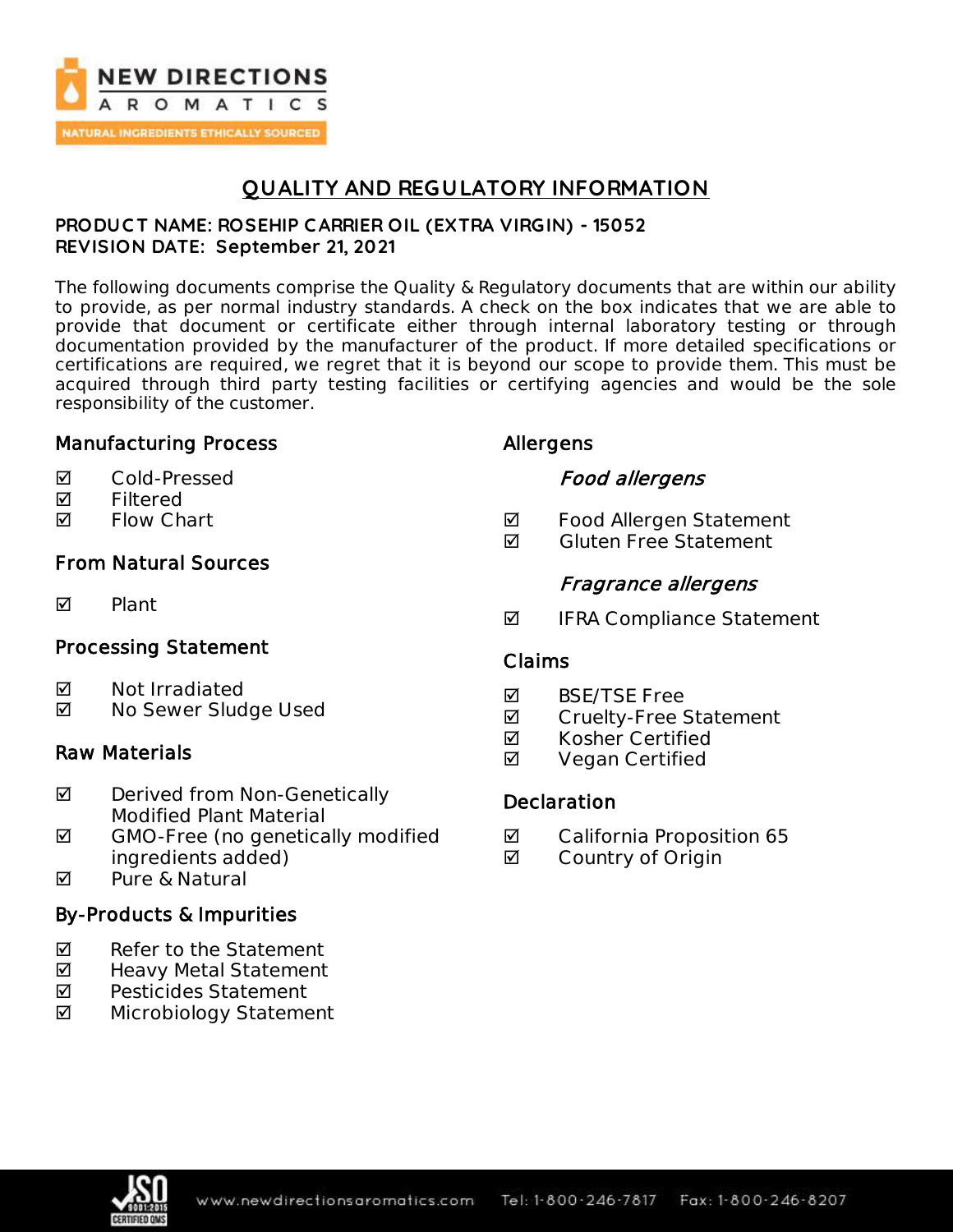

# **FLOW C HART**

### **PRODUC T NAME: ROSEHIP C ARRIER OIL (EXTRA VIRGIN) - 15052**



#### Disclaimer & Caution:

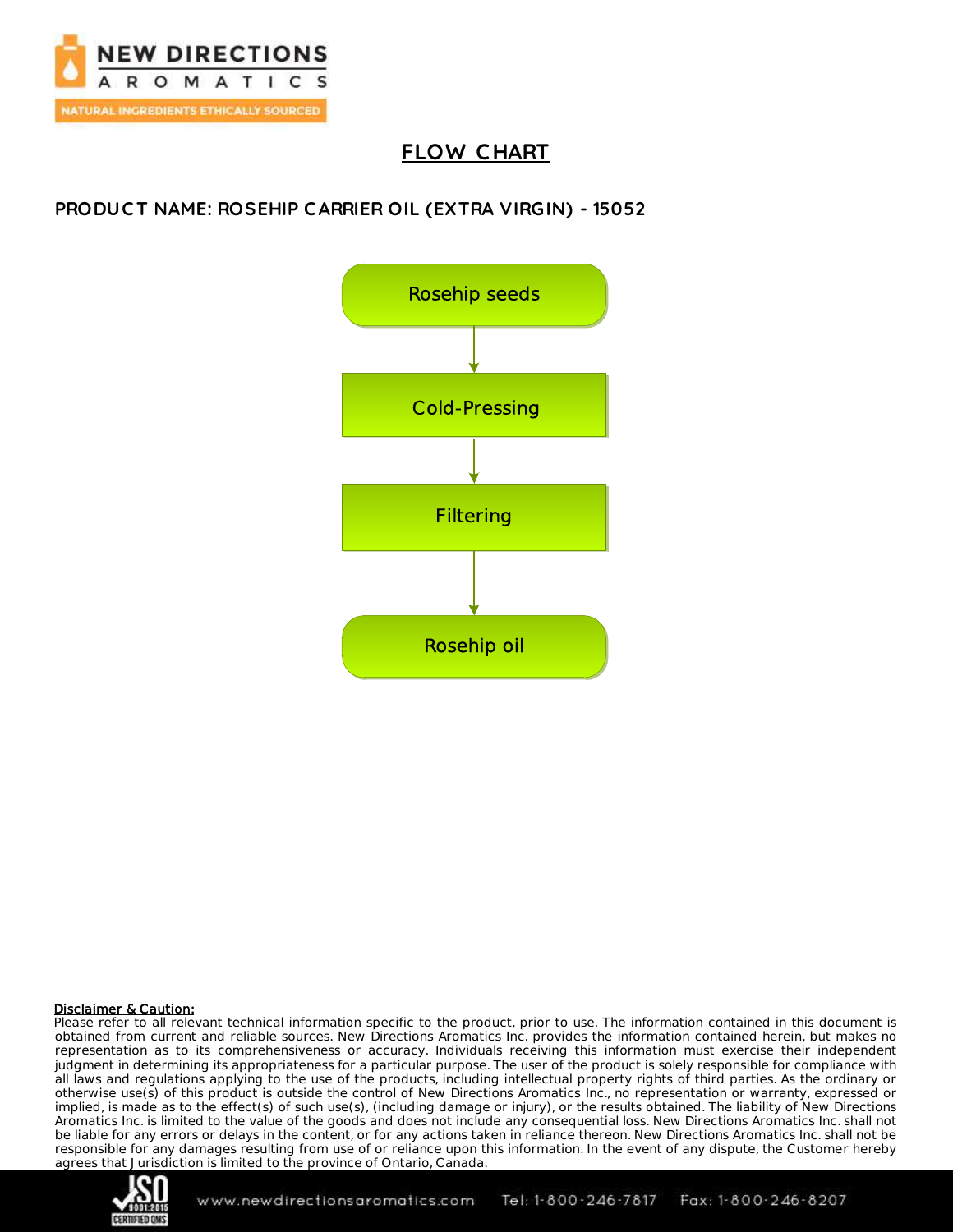

# **NON-IRRADIATION STATEMENT**

### **PRODUC T NAME: ROSEHIP C ARRIER OIL (EXTRA VIRGIN) - 15052**

We hereby declare that, to the best of our knowledge, this product has not been irradiated and does not contain any ingredient that has gone through any irradiation.

#### Disclaimer & Caution:

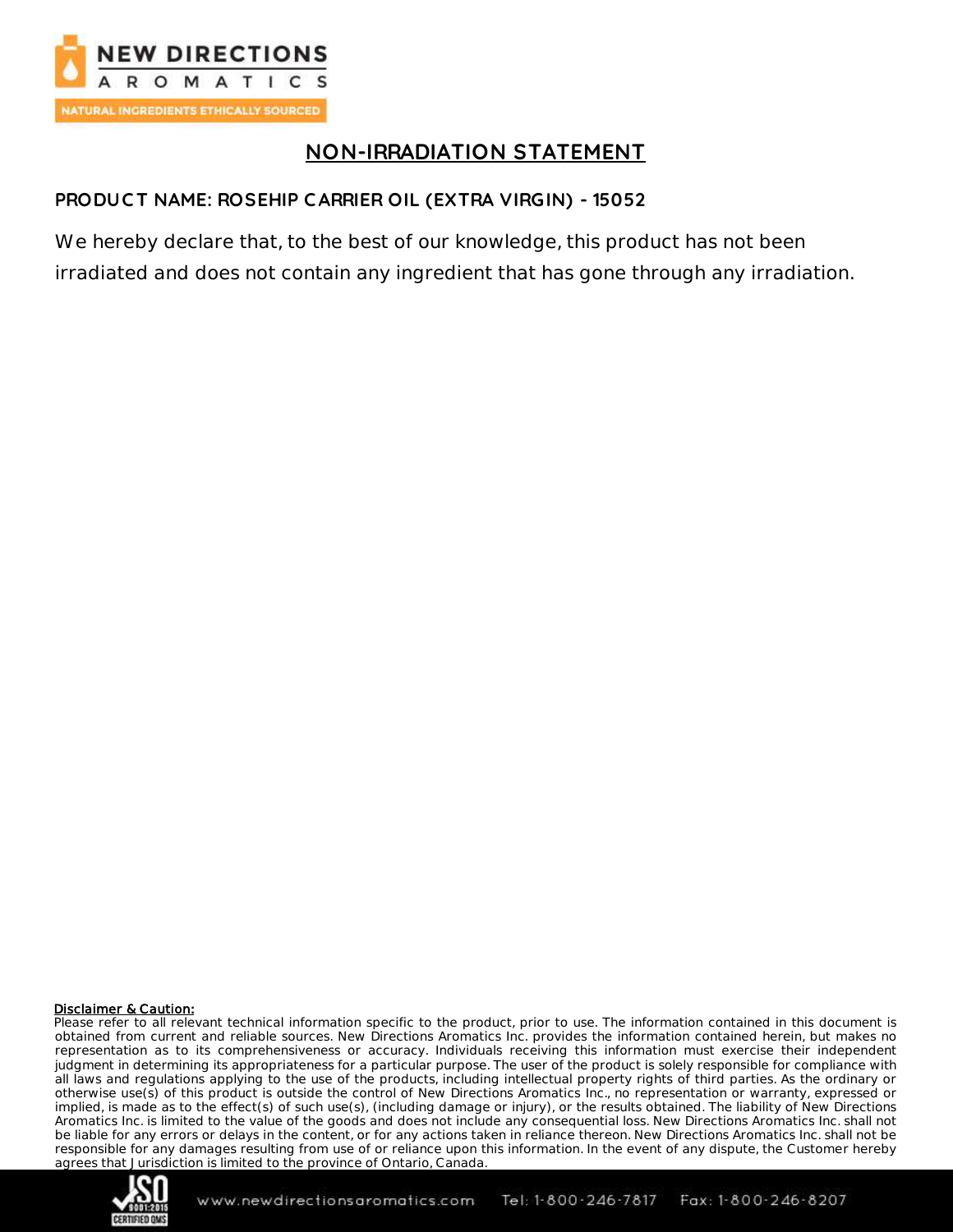

# **SEW ER SLUDGE STATEMENT**

### **PRODUC T NAME: ROSEHIP C ARRIER OIL (EXTRA VIRGIN) - 15052**

We hereby declare that, to the best of our knowledge, this product has not been processed with sewer sludge.

#### Disclaimer & Caution:

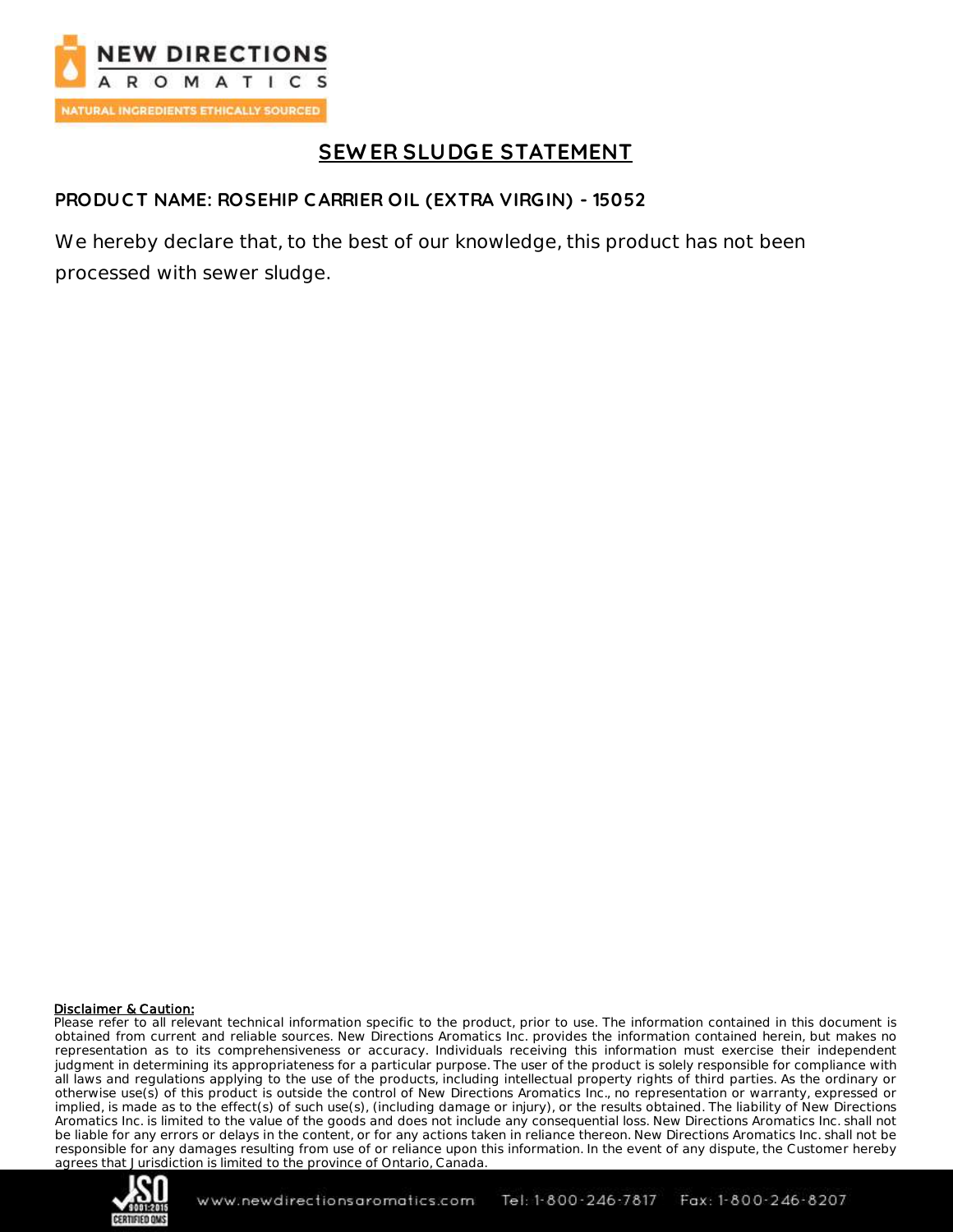

# **GMO STATEMENT**

### **PRODUC T NAME: ROSEHIP C ARRIER OIL (EXTRA VIRGIN) - 15052**

We hereby declare that, to the best of our knowledge, this product was not produced from or with GMO plant material.

#### Disclaimer & Caution:

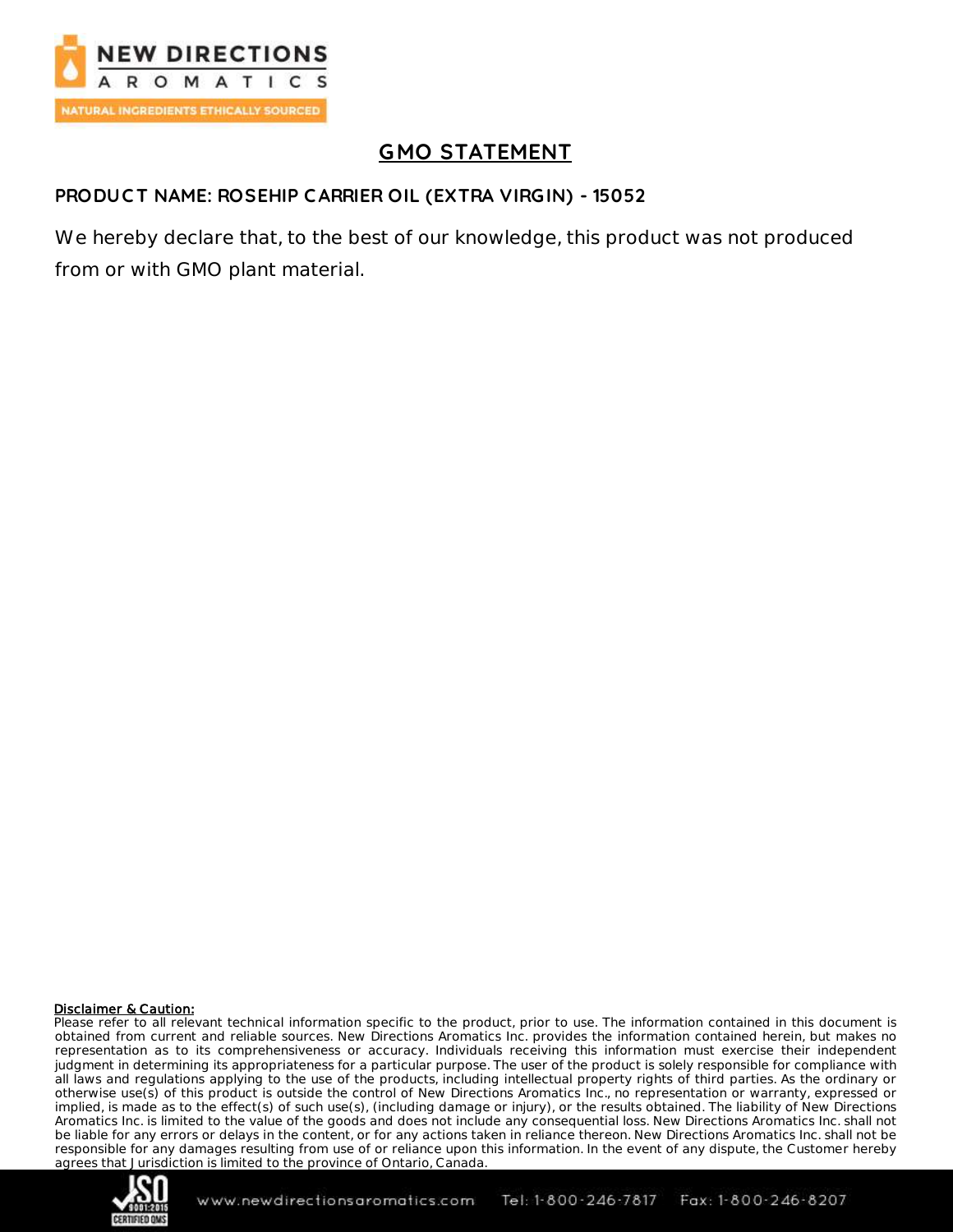

# **PURE & NATURAL STATEMENT**

### **PRODUC T NAME: ROSEHIP C ARRIER OIL (EXTRA VIRGIN) - 15052**

We hereby declare that, to the best of our knowledge, this product is 100 % pure and natural.

#### Disclaimer & Caution:

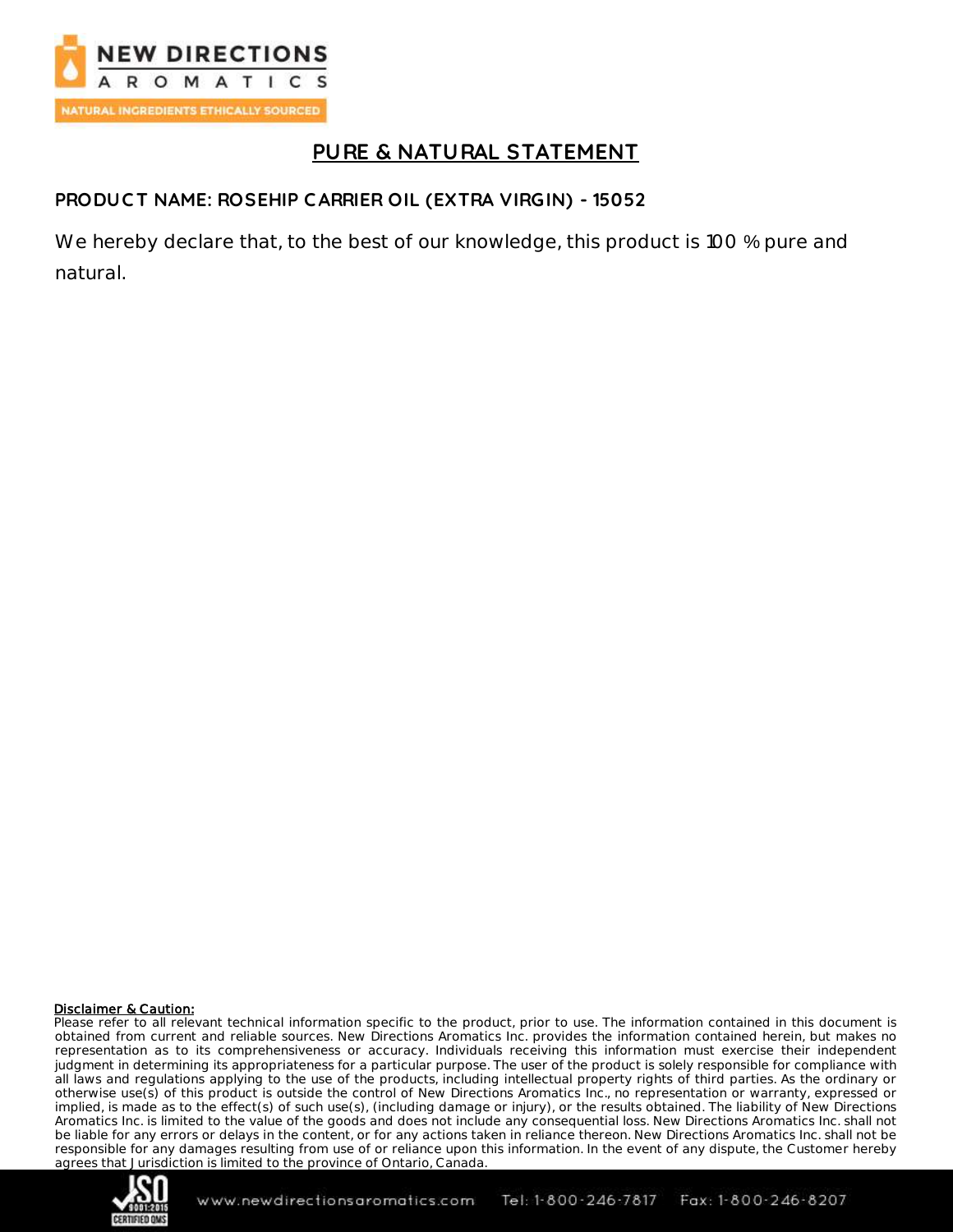

# **BY PRODUC TS & IMPURITIES STATEMENT**

### **PRODUC T NAME: ROSEHIP C ARRIER OIL (EXTRA VIRGIN) - 15052**

We hereby declare that, to the best of our knowledge, this product does not contain and was not manufactured with any of the following substances:

- Parabens
- Phthalates
- Solvents and Residual Solvents

#### Disclaimer & Caution:

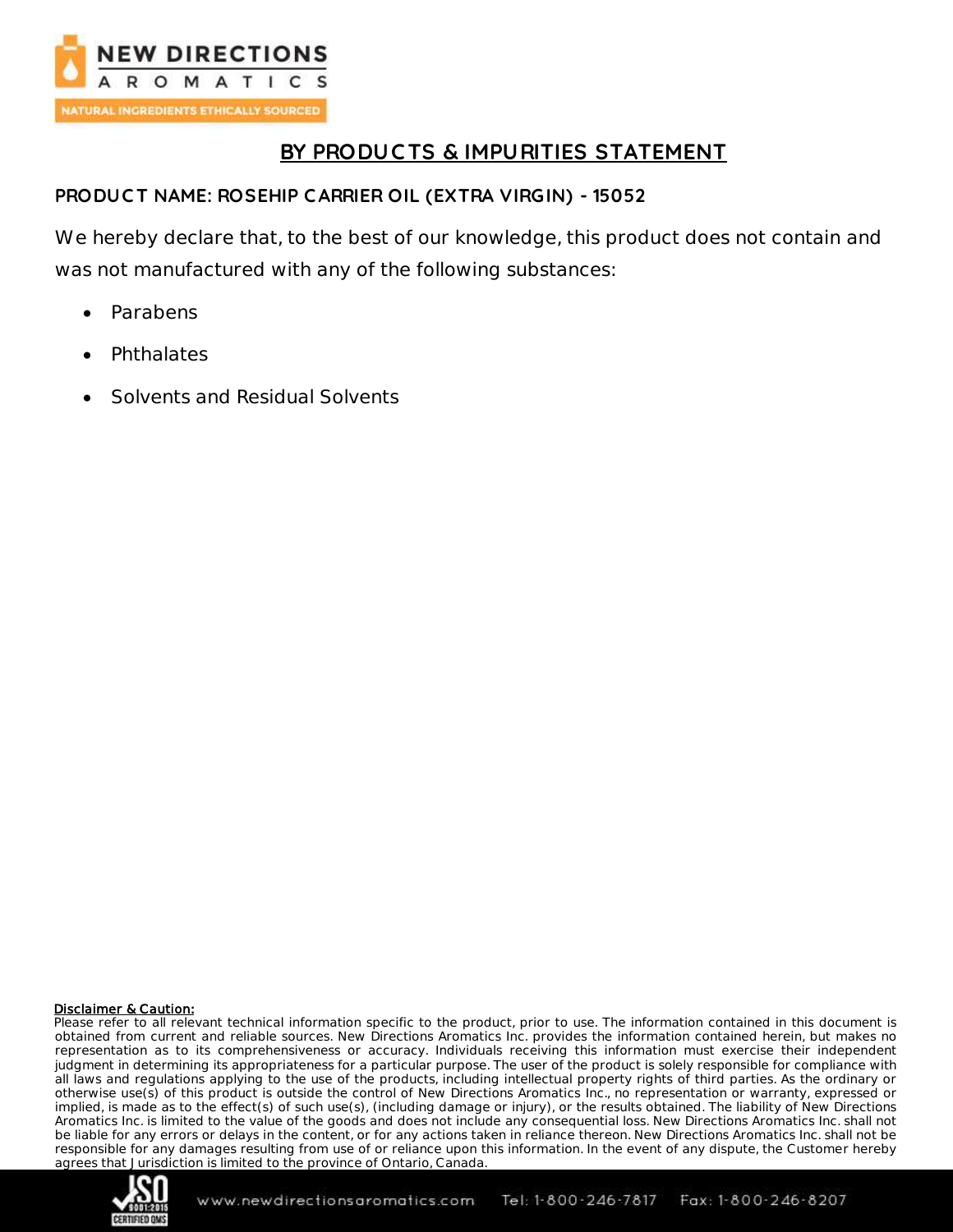

# **HEAVY METALS STATEMENT**

### **PRODUC T NAME: ROSEHIP C ARRIER OIL (EXTRA VIRGIN) - 15052**

We hereby declare that, to the best of our knowledge, this product complies with the following specifications in regard to heavy metals:

- Arsenic: <0.1 ppm
- Copper: <0.1 ppm
- Lead: <0.1 ppm
- Iron: <1.5 ppm

#### Disclaimer & Caution:

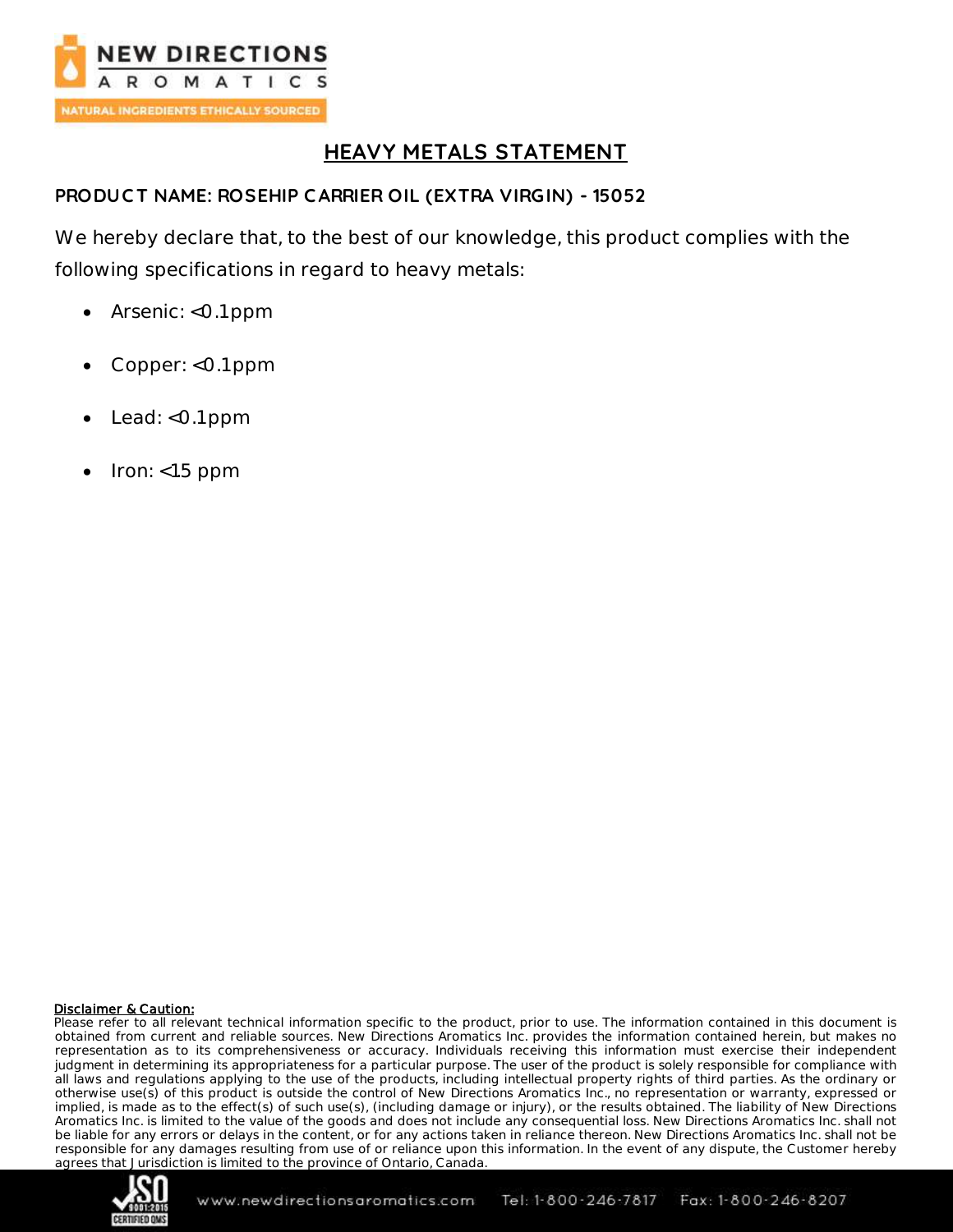

# **PESTIC IDES STATEMENT**

### **PRODUC T NAME: ROSEHIP C ARRIER OIL (EXTRA VIRGIN) - 15052**

We hereby declare that, to the best of our knowledge, this product complies with EU Regulation EC 396/2005 regarding limits of pesticides and residual pesticides.

#### Disclaimer & Caution:

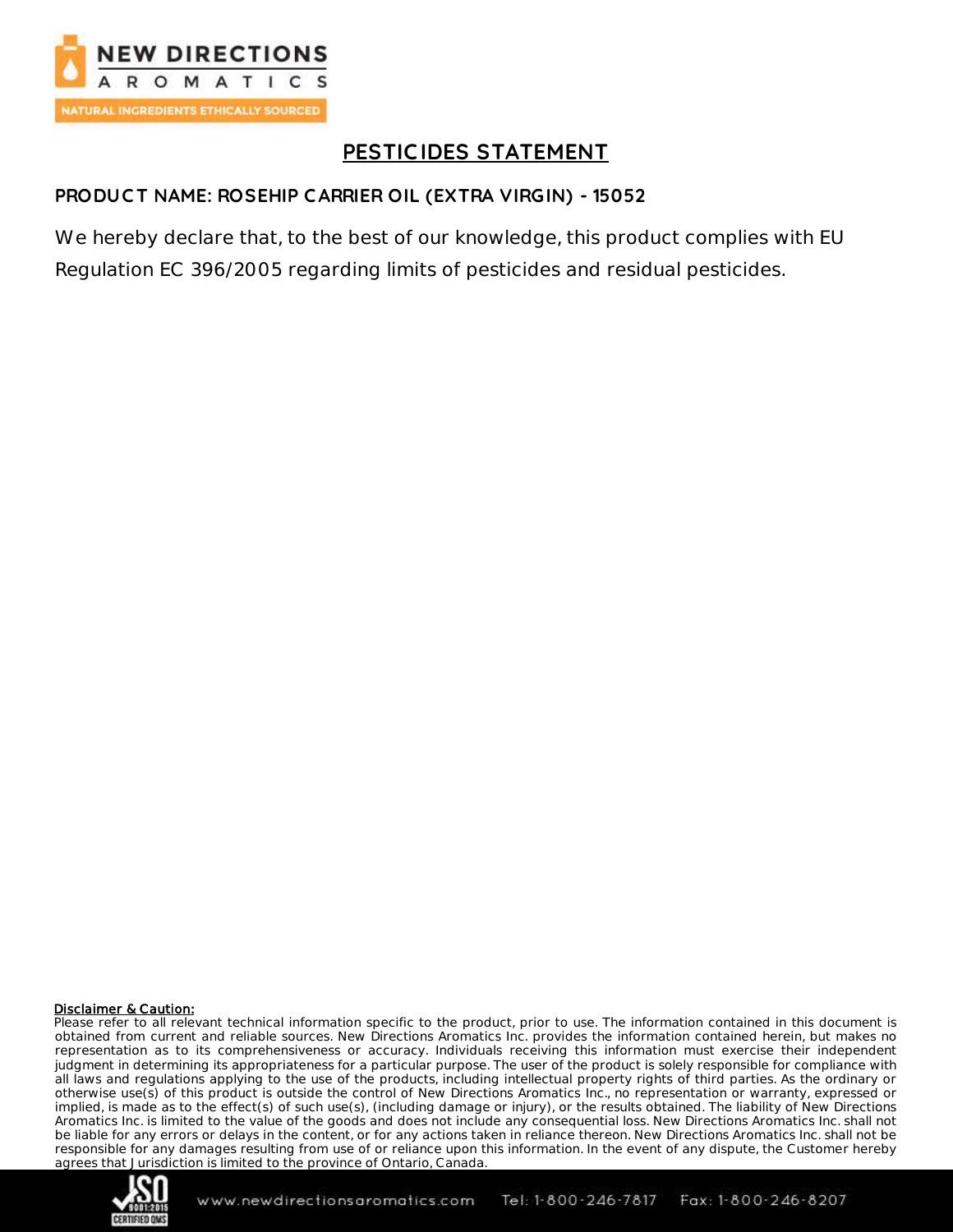

# **MIC ROBIOLOGY STATEMENT**

## **PRODUC T NAME: ROSEHIP C ARRIER OIL (EXTRA VIRGIN) - 15052**

We hereby declare that, to the best of our knowledge, this product complies with the following specifications in regard to the presence of microorganisms:

- $\bullet$  Bacillus cereus (cfu/g): <10
- Total coliforms (MPN/g): <3
- Fecal coliforms (MPN/g): <3
- $\bullet$  E. coli (NPM/g): <3
- Aerobic mesophilic (cfu/g): <10
- Yeast (cfu/g): <10
- Fungi ( $cfu/g$ ): <10
- Enterobacteriaceae (cfu/g): <10
- S. aureus (cfu/g): <10
- Salmonella (in 25g sample): None Detected

#### Disclaimer & Caution:

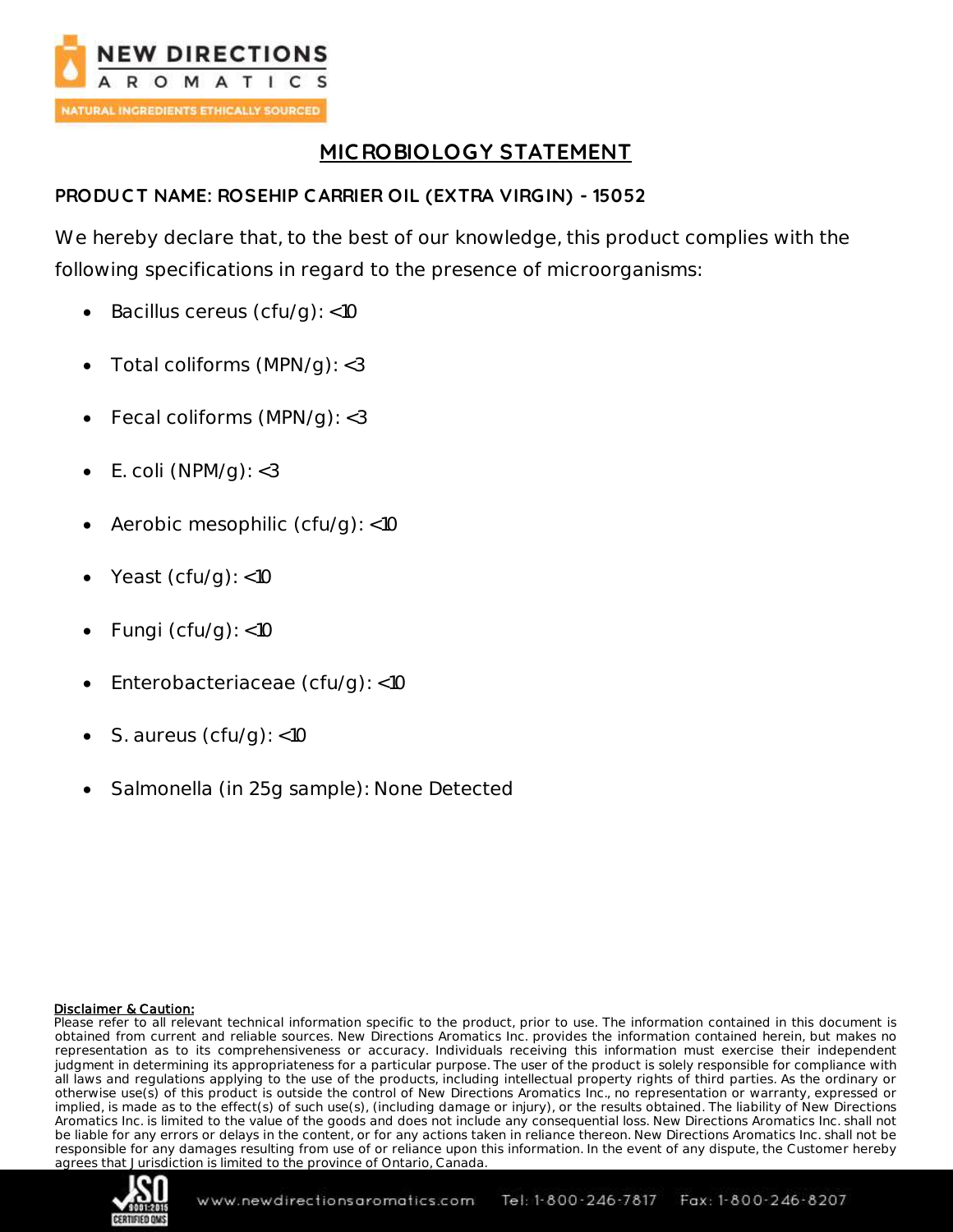

# **FOOD ALLERGEN INFORMATION**

### **PRODUC T NAME: ROSEHIP C ARRIER OIL (EXTRA VIRGIN) - 15052**

| Component                                               | Present in the product |
|---------------------------------------------------------|------------------------|
| Peanuts (and/or derivatives,) e.g., protein oil         | <b>No</b>              |
| Tree Nuts (and/or derivatives)                          | <b>No</b>              |
| Seeds (Mustard, Sesame) (and/or derivatives)            | <b>No</b>              |
| Wheat, Barley, Rye, Oats, Spelt, Kamut or their hybrids | <b>No</b>              |
| Gluten                                                  | <b>No</b>              |
| Soybeans (and/or derivatives)                           | <b>No</b>              |
| Dairy (including lactose) or Eggs                       | <b>No</b>              |
| Fish or their products                                  | <b>No</b>              |
| Shellfish or their products                             | <b>No</b>              |
| Celery (and/or derivatives)                             | <b>No</b>              |
| Lupin (and/or derivatives)                              | <b>No</b>              |
| Sulphites (and derivatives) (added or $\geq$ 10 ppm)    | <b>No</b>              |

#### Disclaimer & Caution:

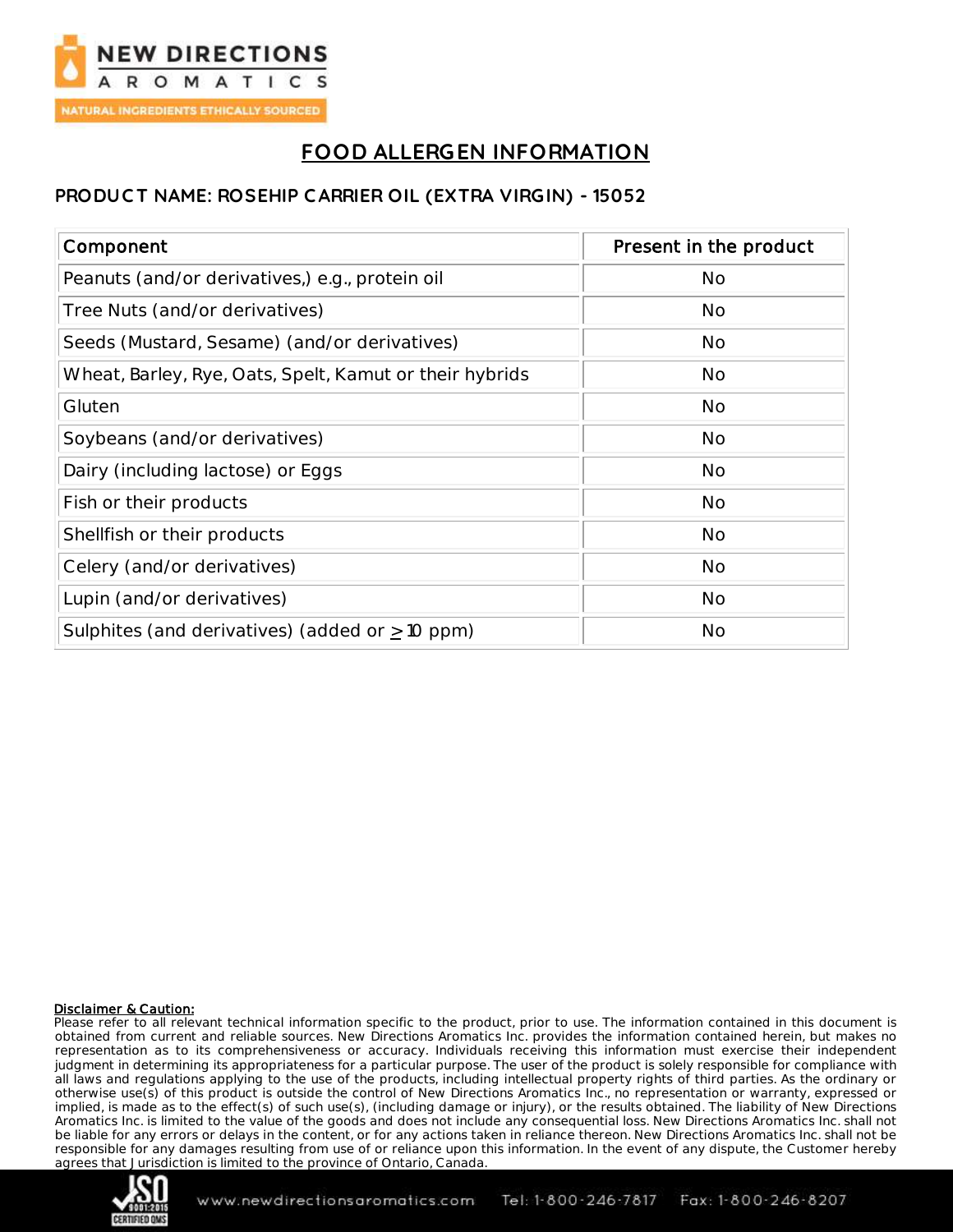

# **GLUTEN FREE STATEMENT**

### **PRODUC T NAME: ROSEHIP C ARRIER OIL (EXTRA VIRGIN) - 15052**

We hereby declare that, to the best of our knowledge, this product is gluten-free and was not manufactured with any ingredients containing gluten.

#### Disclaimer & Caution:

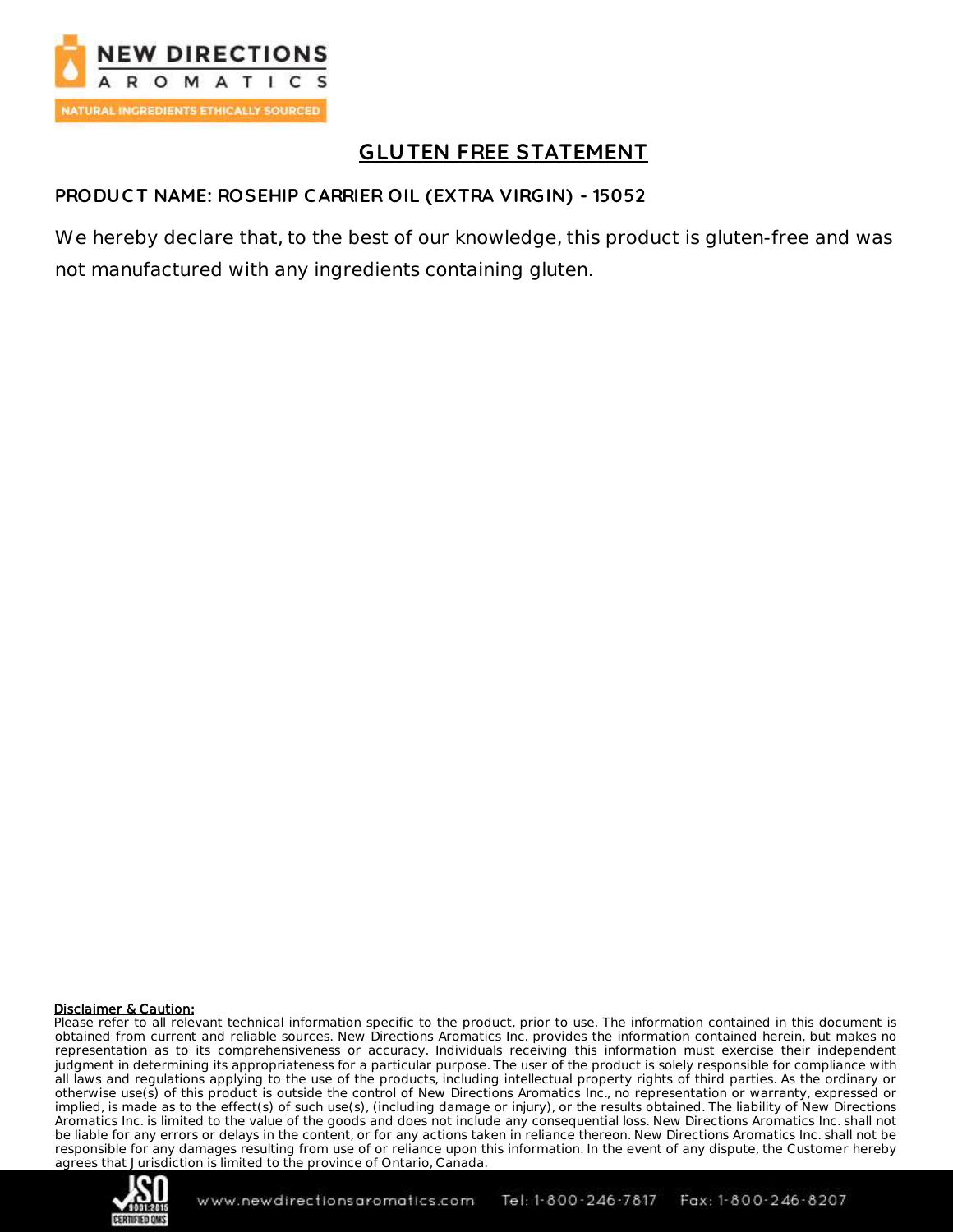

# **IFRA C OMPLIANCE STATEMENT**

## **PRODUC T NAME: ROSEHIP C ARRIER OIL (EXTRA VIRGIN) - 15052**

We hereby declare that, to the best of our knowledge, based on processing information and raw materials used, Fragrance Allergens listed in the EU Regulation 1223/2009 Annex III, N0 67-92 are not likely to be present.

#### Disclaimer & Caution:

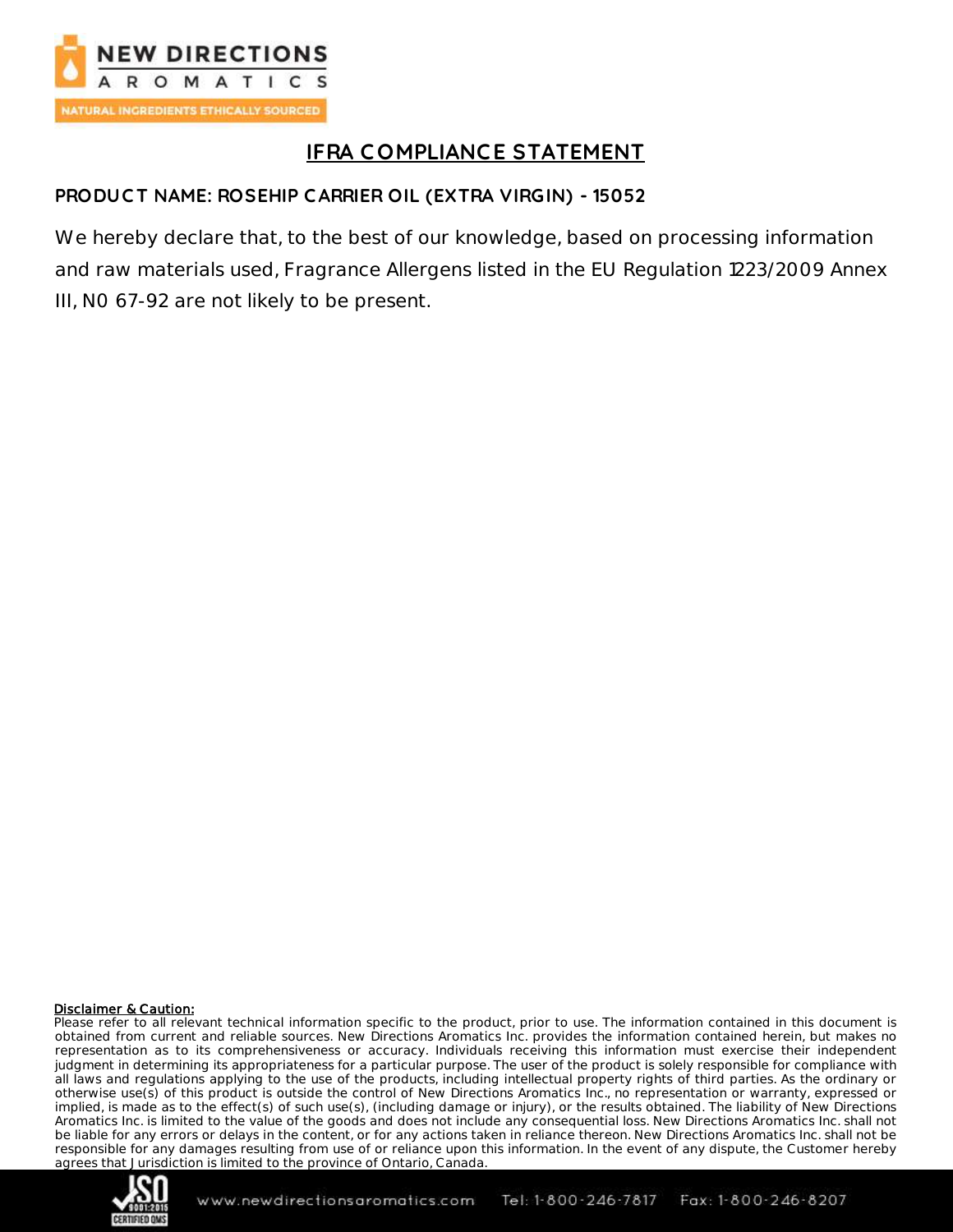

# **DEC LARATION OF BOVINE/TRANSFERABLE SPONGIFORM ENC EPHALOPATHY (BSE/TSE)**

#### **PRODUC T NAME: ROSEHIP C ARRIER OIL (EXTRA VIRGIN) - 15052**

We hereby declare that, to the best of our knowledge, this product was not made with, nor contains, any animal material or derivatives, and is free of BSE/TSE.

#### Disclaimer & Caution:

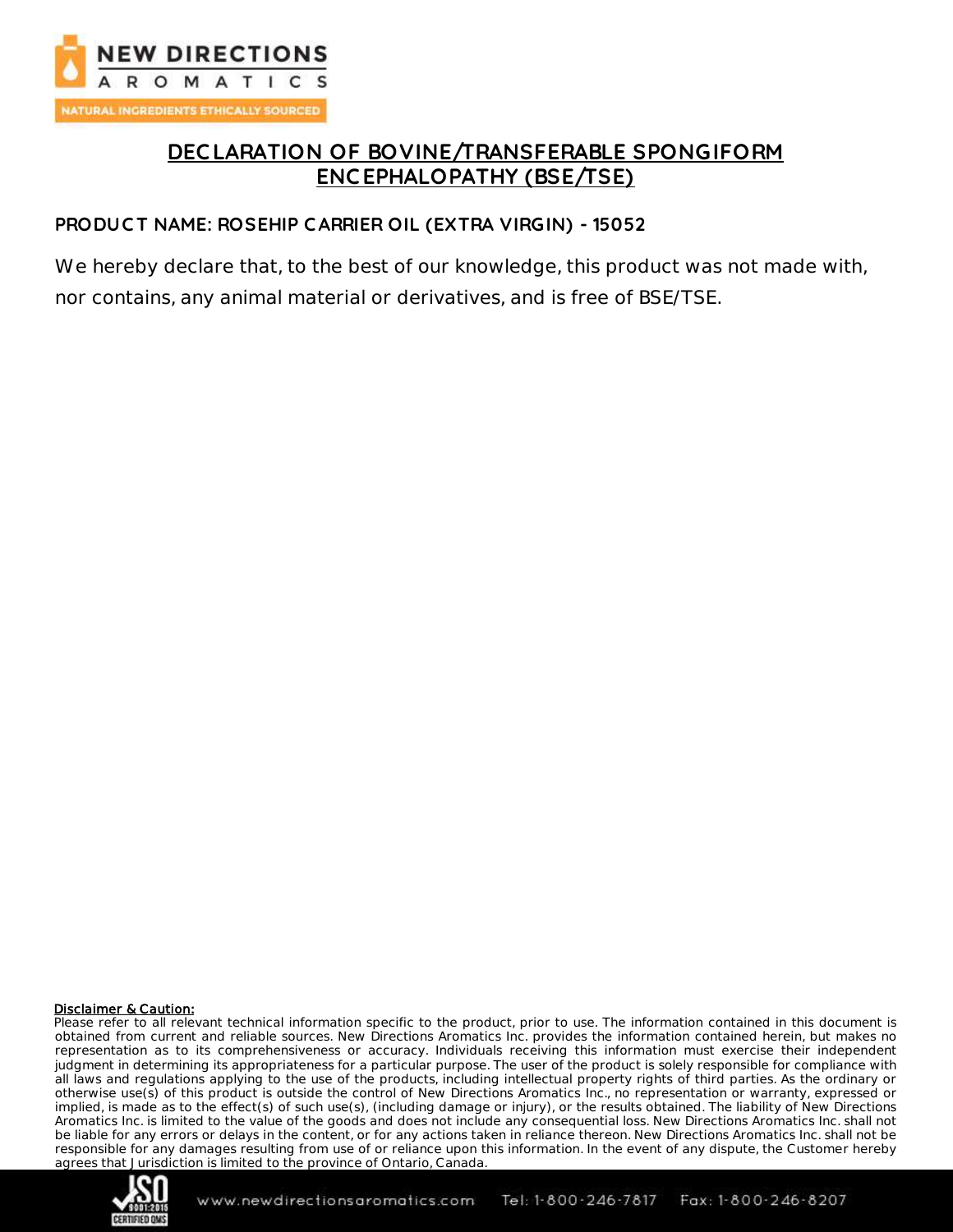

# **C RUELTY-FREE STATEMENT**

### **PRODUC T NAME: ROSEHIP C ARRIER OIL (EXTRA VIRGIN) - 15052**

We hereby declare that, to the best of our knowledge, this product has not been tested on animals.

#### Disclaimer & Caution:

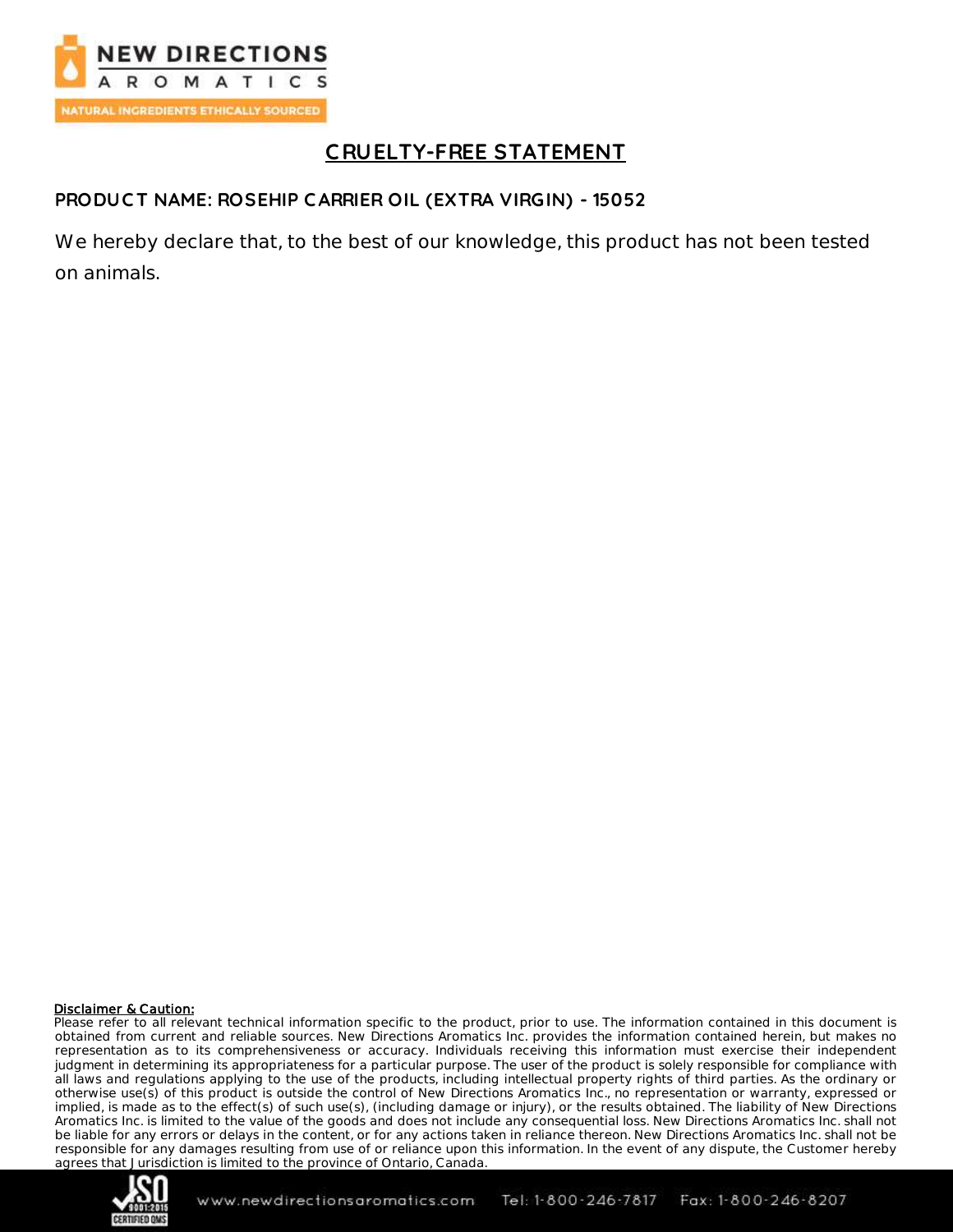

# **KOSHER STATEMENT**

### **PRODUC T NAME: ROSEHIP C ARRIER OIL (EXTRA VIRGIN) - 15052**

We hereby confirm that this product has been certified to Kosher standards.

#### Disclaimer & Caution:

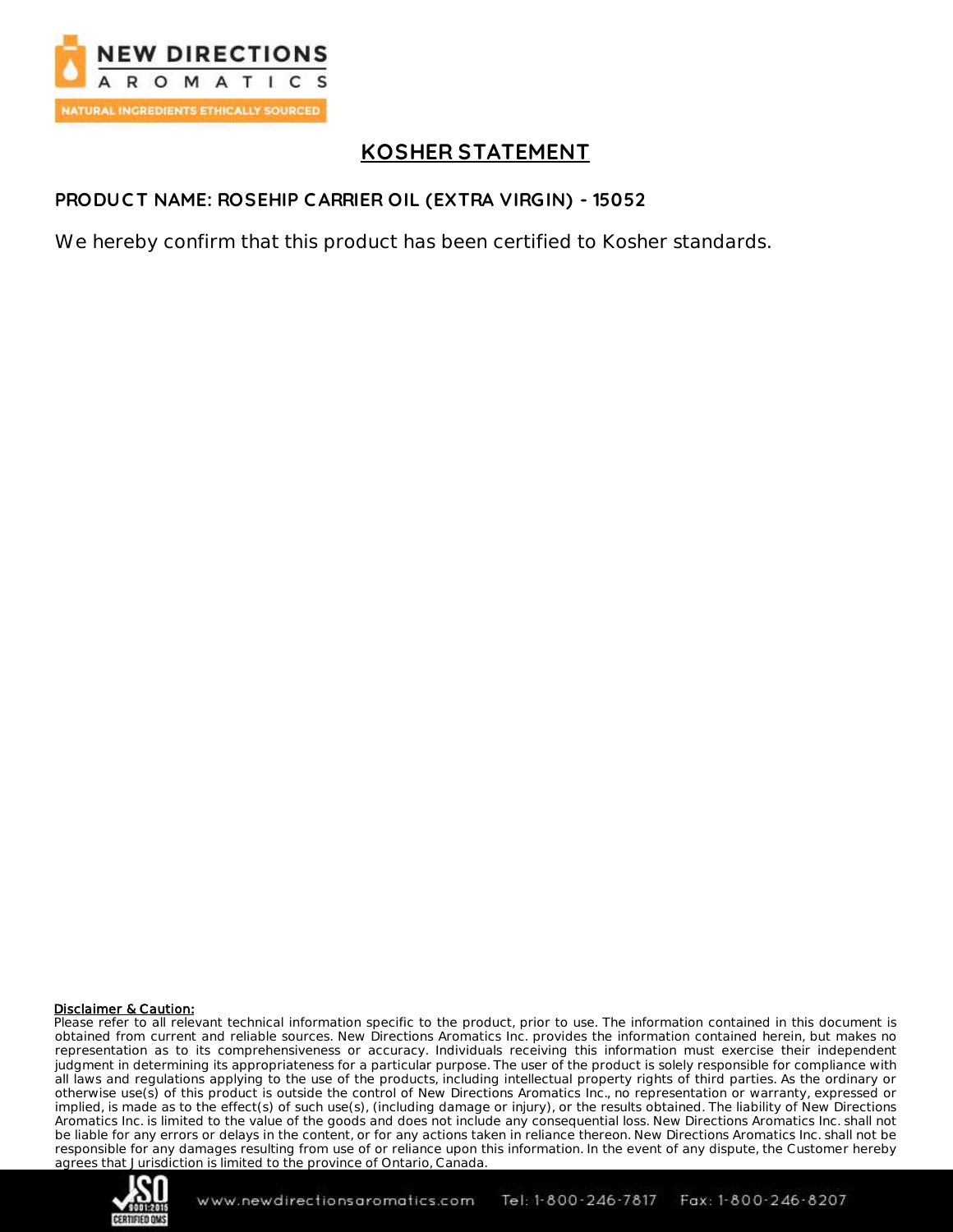

# **VEGAN STATEMENT**

### **PRODUC T NAME: ROSEHIP C ARRIER OIL (EXTRA VIRGIN) - 15052**

We hereby confirm that this product has been certified to Vegan standards.

#### Disclaimer & Caution:

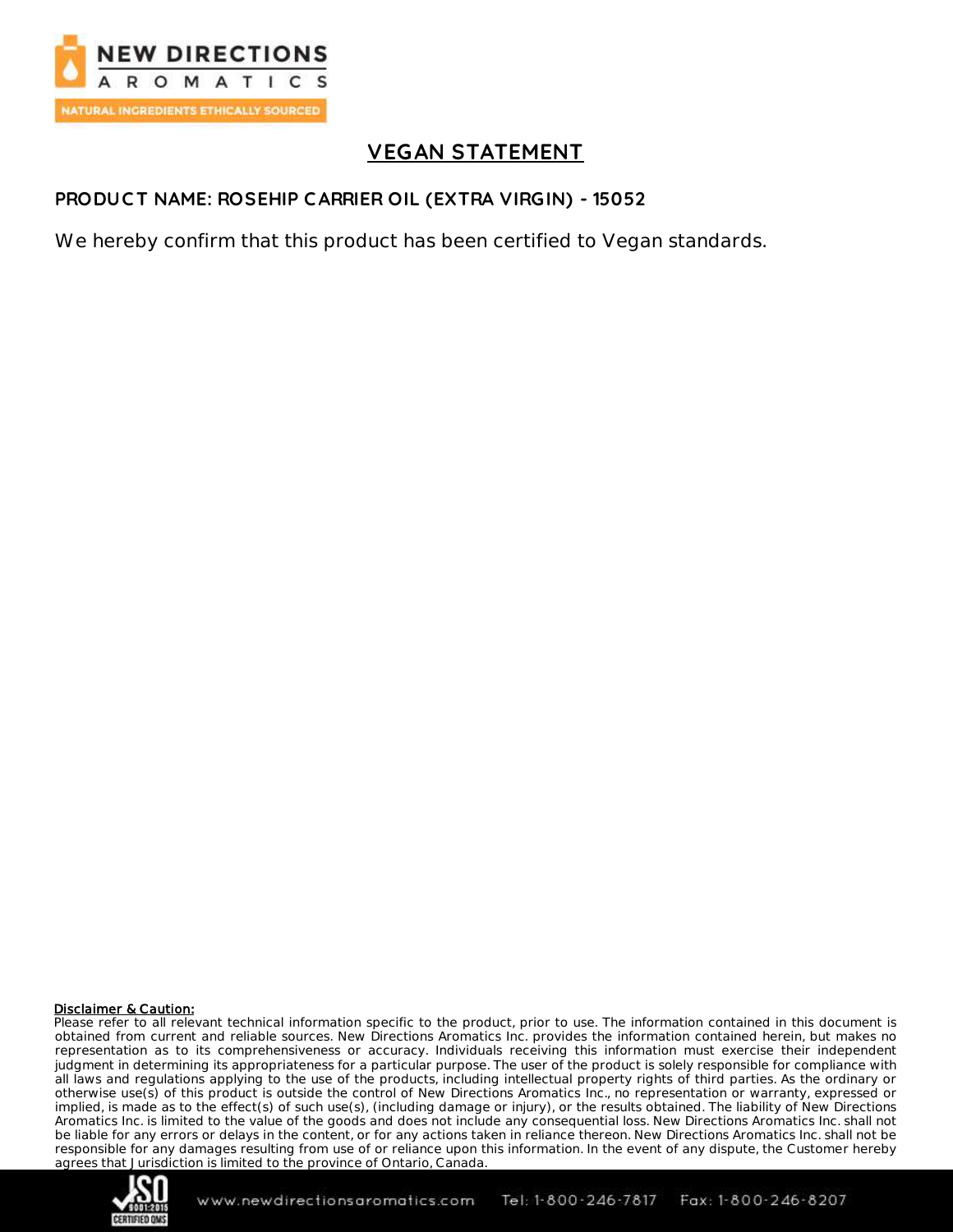

# **CALIFORNIA PROPOSITON 65 STATEMENT**

## **PRODUCT NAME: ROSEHIP C ARRIER OIL (EXTRA VIRGIN) - 15052**

We hereby declare that, to the best of our knowledge, this product does not contain any chemicals or substances listed on California Proposition 65.

#### Disclaimer & Caution: